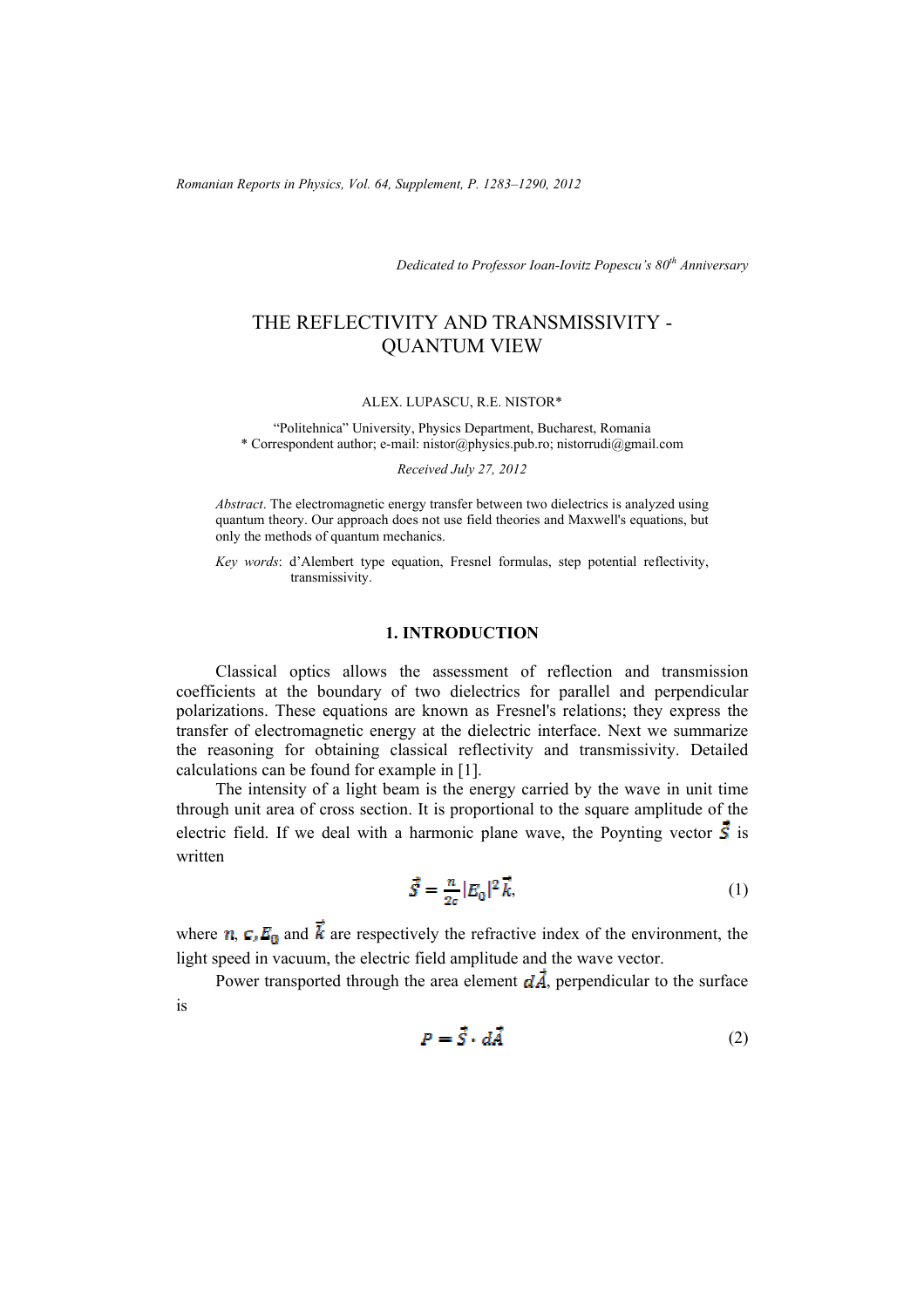or

$$
P = \frac{n}{2\varepsilon} |E_0|^2 \vec{k} \cdot d\vec{A} \tag{3}
$$

and if we denote by  $\theta$  the angle between the direction of wave propagation given by vector  $\vec{k}$  and vector  $d\vec{A}$ 

$$
P = \frac{n}{2\sigma} |E_0|^2 \cos \theta \, dA. \tag{4}
$$

The incident  $P_{\text{true}}$ , reflected  $P_{\text{refl}}$ , and transmitted  $P_{\text{trans}}$  power at dielectric interface, are respectively

$$
P_{inc} = \frac{n_1}{2\sigma} |E_{t0}|^2 \cos \theta_1 dA, P_{ref1} = \frac{n_1}{2\eta_0} |E_{r0}|^2 \cos \theta_1 dA \text{ and } P_{trans} = \frac{n_2}{2\eta_0} |E_{t0}|^2 \cos \theta_2 dA
$$

With these specifications reflectivity becomes

$$
R = \frac{P_{refl}}{P_{inc}} = \frac{|E_{rel}|^2}{|E_{lo}|^2} = |R|^2
$$
 (5)

whereas transmissivity is given by

$$
T = \frac{P_{\text{trans}}}{P_{\text{inc}}} = \frac{n_2 \cos \theta_2 |E_{\text{to}}|^2}{n_1 \cos \theta_1 |E_{\text{to}}|^2} = \frac{n_2 \cos \theta_2}{n_1 \cos \theta_2} |T|^2 \tag{6}
$$

In the following we will try to find these relationships exclusively by quantum mechanics methods.

## **2. THE PHOTON IN A DIELECTRIC ENVIRONMENT**

The equation that describes the motion of a photon in a certain dielectric are found in [2]. Photon wave equationis

$$
\left(\Delta - \frac{1}{c^2} \frac{\partial^2}{\partial t^2}\right) \psi + \frac{1}{c^2} \left(1 - n^2\right) \frac{\partial^2 \psi}{\partial t^2} = 0, \tag{7}
$$

where *n* is the refraction index of the dielectric. If we take into consideration that.

$$
\frac{\partial}{\partial \epsilon} = -\frac{i}{\hbar} \hat{E} \to -i\omega \tag{8}
$$

with  $\vec{E}$  energy operator and with the notation

$$
K \equiv \frac{\omega}{c} \sqrt{1 - n^2} \tag{9}
$$

wave equation becomes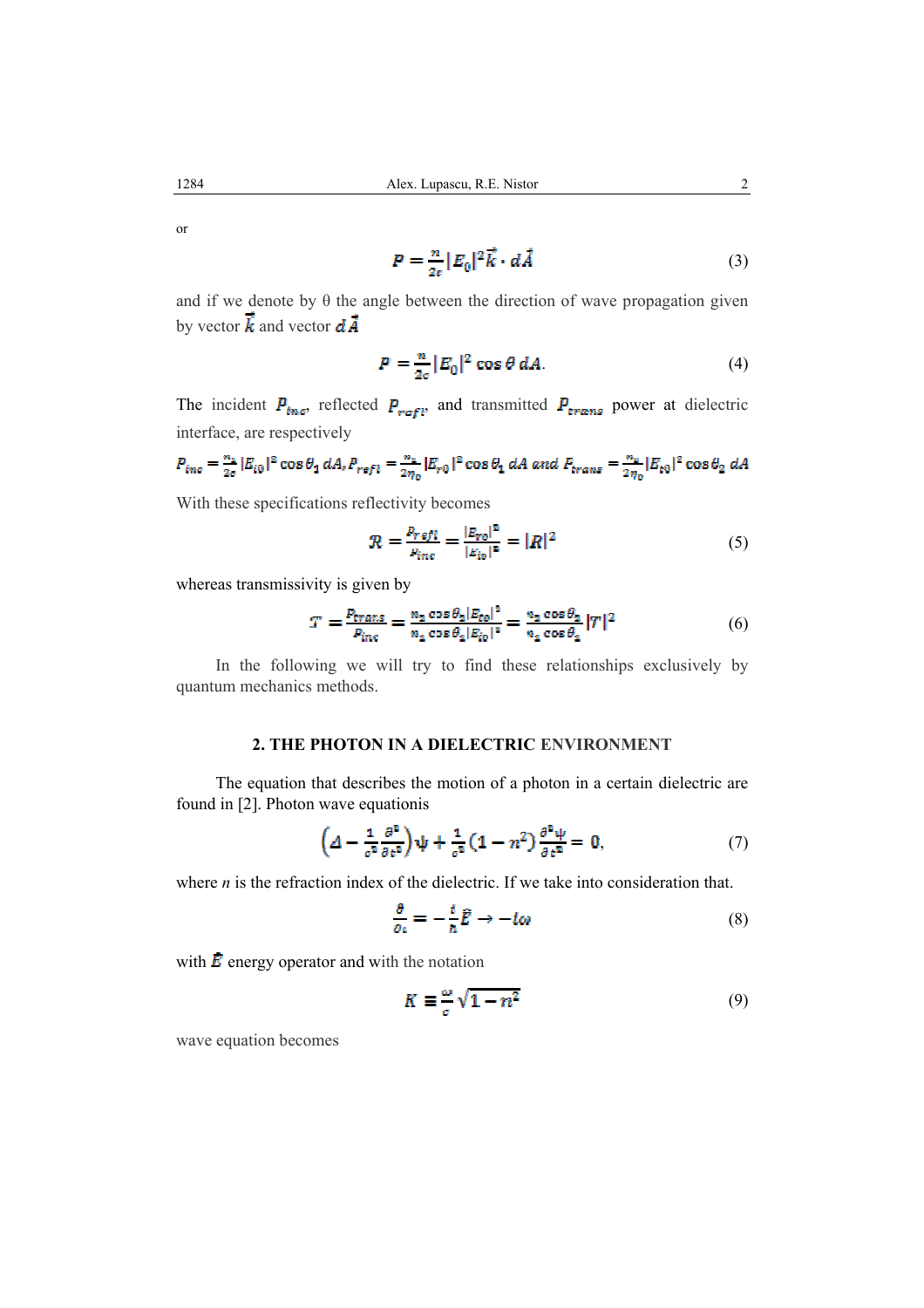$$
\left(\Delta - \frac{1}{c^2} \frac{\partial^2}{\partial c^2}\right) \psi - K^2 \psi = 0.
$$
 (10)

We would like to point out that this D'Alembert type equation is relativistically correct unlike the Schrödinger equation which comes from classic quantum mechanics.

As the refractive index is smaller or bigger than unity, the choice of the sign in front of the last term in Eq. (10) makes the static solution of the Seelinger-Wed-Proca-Yukawa type respectively of the Helmholtz type.

In addition we consider that the photon moves in an environment of potential describing the dielectric environment [2]

$$
\mathbf{U}^2 = \hbar^2 \omega^2 (1 - n^2). \tag{11}
$$

For photons probability current density we use the expression

$$
\vec{j} = 2\omega^2 \text{cn} |\psi_0|^2. \tag{12}
$$

deduced in the Annex.

### **3. TRANSMISSIVITY AND REFLECTIVITY AT THE INTERFACE OF TWO DIELECTRICS**

Dielectric environment acts relative to photons as a potential of form (11). Therefore a set of two dielectrics can be viewed as a step potential



At normal incidence on the separation surface between two dielectrics the transmissivity and reflectivity are respectively [3]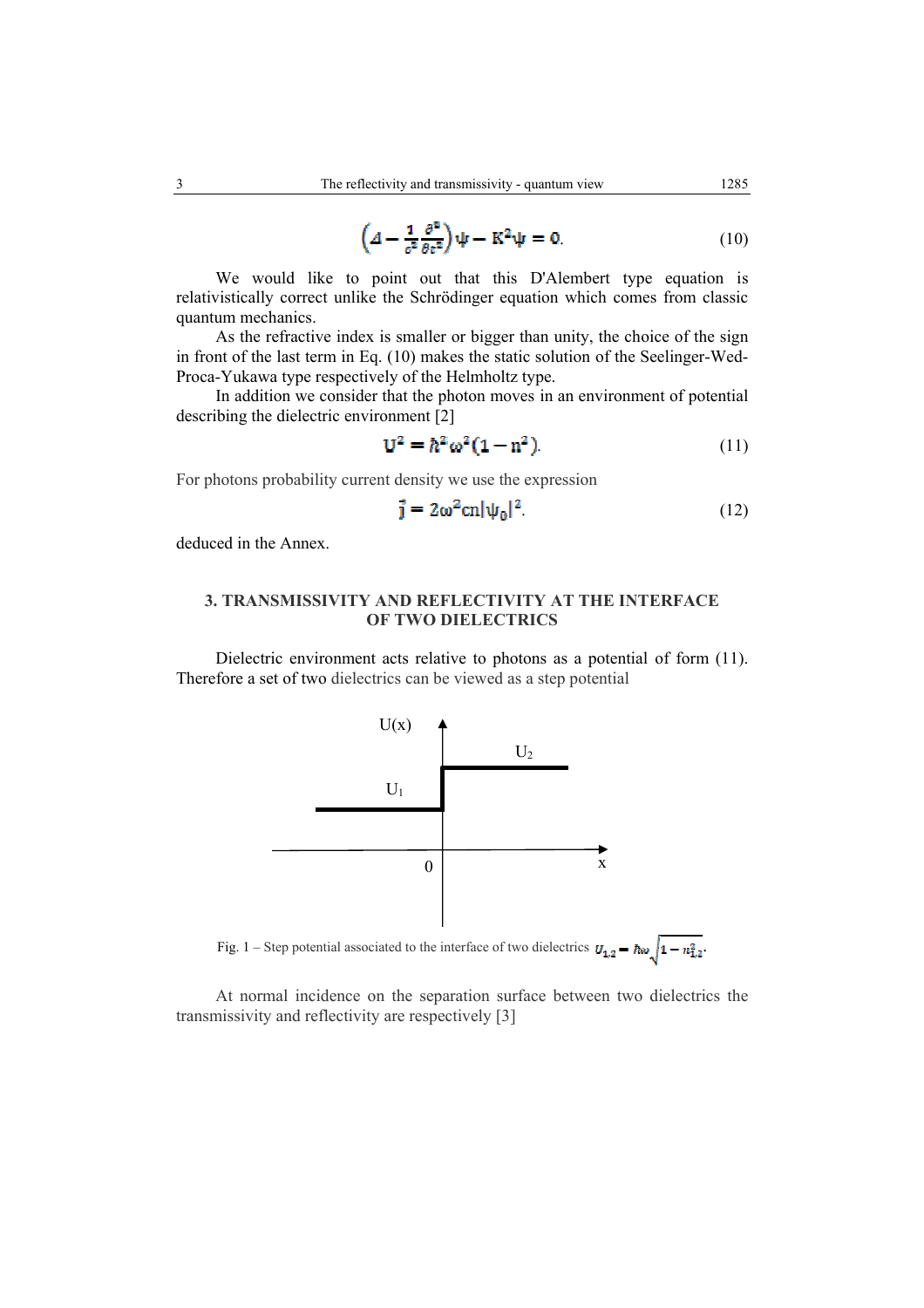$$
R = \frac{i_{refl}}{i_{inc}} \tag{13}
$$

and

$$
T = \frac{j_{trans}}{j_{inc}}.\tag{14}
$$



Fig.2 Probability current density for incident, reflected and transmitted photons;  $\vec{n}$  is the normal vector to the separation surface between dielectrics.

In the case of Fig. 2 when current densities vectors are not normal to the separation surface relations (13) and (14) are rewritten as:

$$
\mathcal{R} = \frac{\overrightarrow{Jref\cdot n}}{\overrightarrow{Imv\cdot n}}\tag{15}
$$

and

$$
\mathcal{T} = \frac{\overline{I_{\text{trans}}^i \cdot \vec{n}}}{\overline{I_{\text{rms}}^i \cdot \vec{n}}}.\tag{16}
$$

As the reflection angle is equal to the incidence angle  $\theta_l$ , reflectivity is reduced to

$$
\mathcal{R} = \frac{j_{refl}}{j_{inc}}.\tag{17}
$$

On the other hand transmissivity is given by

$$
T = \frac{i_{trans} \cos \theta_2}{j_{inc} \cos \theta_4}.
$$
 (18)

Using the current density expression (12) and Fresnel's relations [4]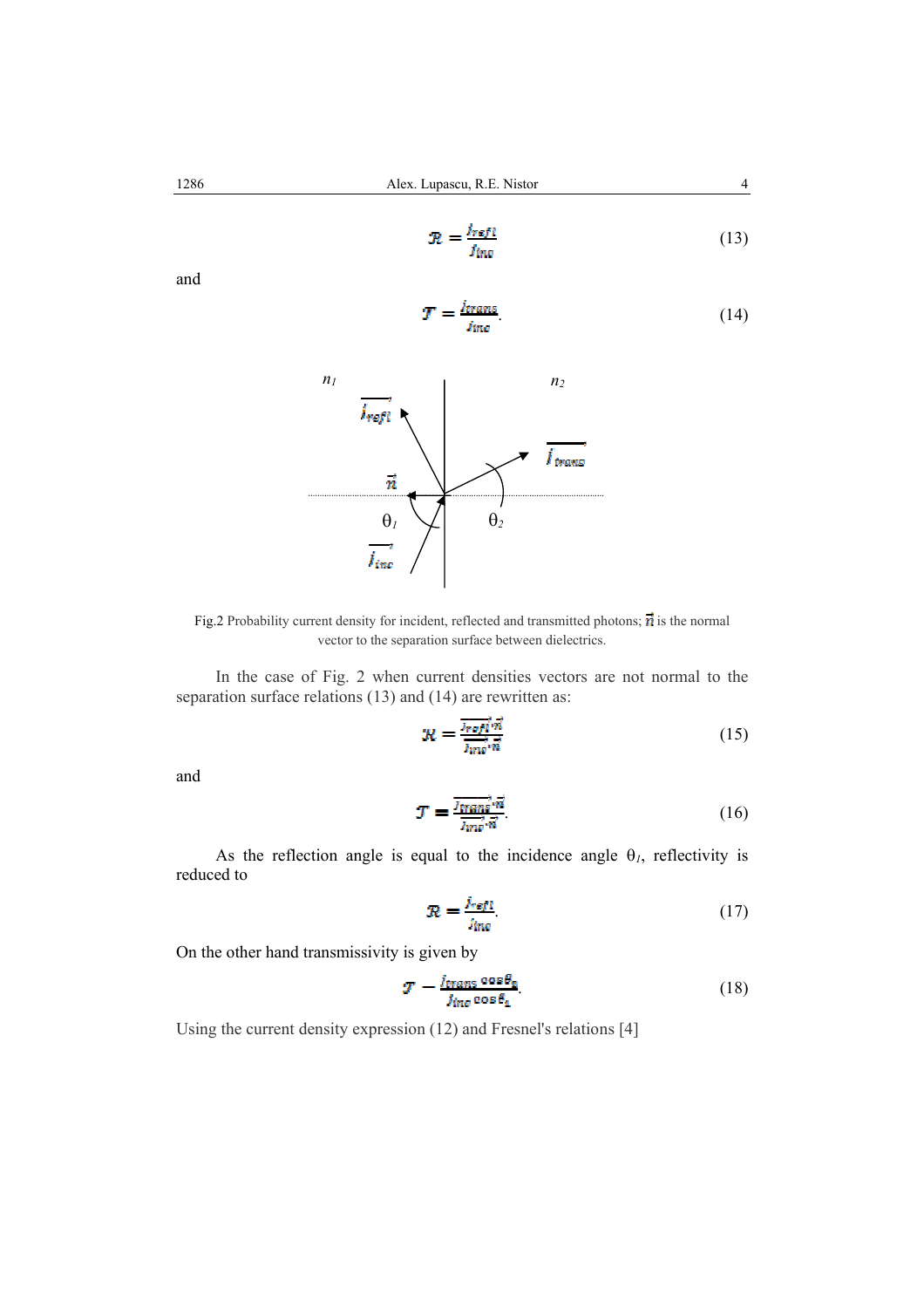$$
B_{\perp} = -A_{\perp} \frac{\sin(\theta_1 - \theta_2)}{\sin(\theta_1 + \theta_2)} , C_{\perp} = A_{\perp} \frac{2 \cos \theta_1 \sin \theta_2}{\sin(\theta_1 + \theta_2)}, \tag{19}
$$

$$
B_{\parallel} = A_{\parallel} \frac{\tan(\theta_4 - \theta_2)}{\tan(\theta_4 + \theta_2)} \text{ and } C_{\parallel} = A_{\parallel} \frac{2 \cos \theta_1 \sin \theta_2}{\sin(\theta_4 + \theta_2) \cos(\theta_4 - \theta_2)}.
$$
 (20)

where the constants *A*, *B* and *C* represent the magnitude of the incident, reflected, and transmitted wave function respectively. We can write the reflectivity and transmissivity for the cases of perpendicular and parallel polarization. In our specific case,  $|\psi_0|^2$  will be replaced by the square moduli of the wave function amplitudes

$$
\left|\psi_{0,\perp,\parallel}\right|_{inc}^{2} = \left|A_{\perp,\parallel}\right|^{2}, \quad \left|\psi_{0,\perp,\parallel}\right|_{ref}^{2} = \left|B_{\perp,\parallel}\right|^{2} \left|\psi_{0,\perp,\parallel}\right|_{trans}^{2} = \left|C_{\perp,\parallel}\right|^{2} (21)
$$

Next we rereplace from (15-18), expressions (12), and (17-20) with the notations from [4]

$$
\mathcal{R}_{\perp} = \frac{|B_{\perp}|^2}{|A_{\perp}|^2} = \left[\frac{\sin(\theta_1 - \theta_2)}{\sin(\theta_1 + \theta_2)}\right]^2
$$
\n
$$
\mathcal{T}_{\perp} = \frac{j_{trans}\cos\theta_2 |C_{\perp}|^2}{i_{inc}\cos\theta_2 |A_{\perp}|^2} = \frac{n_2 \cos\theta_2}{n_2 \cos\theta_2} \left[\frac{2\cos\theta_1 \sin\theta_2}{\sin(\theta_2 + \theta_2)}\right]^2
$$
\n
$$
\mathcal{R}_{\parallel} = \frac{|B_{\parallel}|^2}{|A_{\parallel}|^2} = \left[\frac{\sin(\theta_1 - \theta_2) \cos(\theta_1 + \theta_2)}{\sin(\theta_2 + \theta_2) \cos(\theta_2 - \theta_2)}\right]^2
$$
\n
$$
\mathcal{T}_{\parallel} = \frac{j_{trans}\cos\theta_2 |C_{\parallel}|^2}{j_{inc}\cos\theta_2 |A_{\parallel}|^2} = \frac{n_2 \cos\theta_2}{n_2 \cos\theta_2} \left[\frac{2\cos\theta_1 \sin\theta_2}{\sin(\theta_2 + \theta_2) \cos(\theta_1 - \theta_2)}\right]^2
$$
\n(22)

If we take into account the law of refractive this can also be deduced by quantum methodes [5]

$$
\frac{n_2}{n_1} = \frac{\sin \theta_1}{\sin \theta_2},\tag{23}
$$

we finally get

$$
\mathcal{R}_{\perp} = \frac{\sin^2(\theta_1 - \theta_2)}{\sin^2(\theta_1 + \theta_2)}
$$
\n
$$
\mathcal{T}_{\perp} = \frac{\sin 2\theta_1 \sin 2\theta_2}{\sin^2(\theta_1 + \theta_2)}
$$
\n
$$
\mathcal{R}_{\parallel} = \frac{\tan^2(\theta_1 - \theta_2)}{\tan^2(\theta_1 + \theta_2)}
$$
\n
$$
\mathcal{T}_{\parallel} = \frac{\sin 2\theta_1 \sin 2\theta_2}{\sin^2(\theta_1 + \theta_2)\cos^2(\theta_1 - \theta_2)}
$$
\n(24)

Note identity of expressions with those obtained from electromagnetism [1].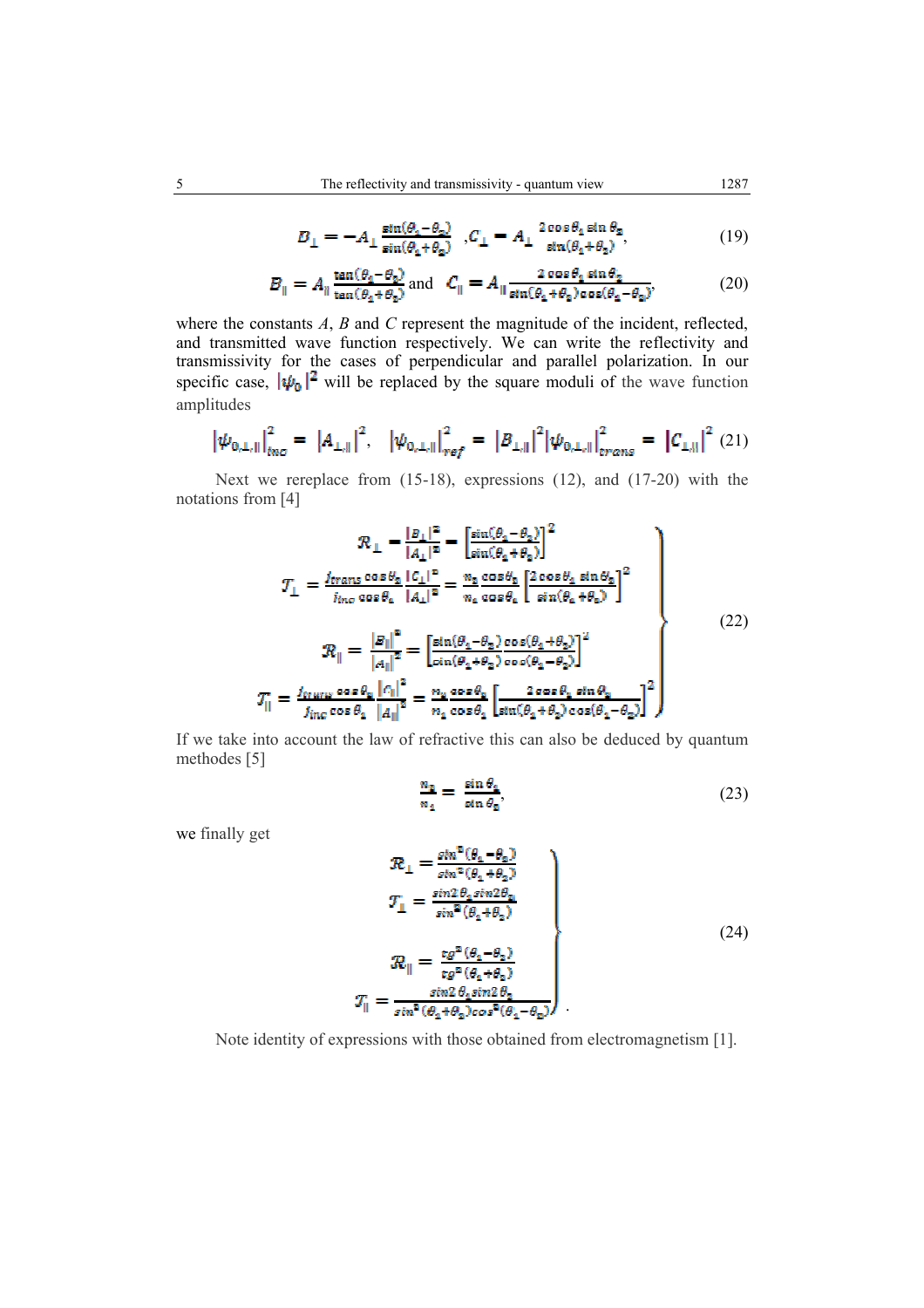#### **4. COMMENTS AND CONCLUSIONS**

Interaction between light and the propagation medium has found a complete settlement in classical electrodynamics, *via* Maxwell's equations. Photons as quantum particles, are massless and fieldless, and must obey the same equations of optics as light. As shown for example in [2], [4] and [5] this is possible. This last work, show once again that the photon feels a refractive index of the medium just as a quantum particle feels the crossed environment potential. Should not surprise those us. It is expected because relativistic quantum mechanics equations give the correct answer for two reasons: light is par excellence a relativistic phenomenon and electromagnetic waves consist of ensembles of photons.

#### **ANNEX – Probability Current Density for Photons**

In order to obtain the equation (12) let us consider Fig.A1. Let D be a domain bounded by surface Σ. We have a particle with wave function  $\psi(\vec{x}, t)$ , for which we want to know the probability of it being in the domain D



Fig. 1A – Domain D bounded by surface  $\Sigma$  contains a variable number of particles in time.

As a particle can enter or exit from D  $\text{Prob}(D)$  may vary over time. Since

$$
|\psi|^2 = \psi^* \psi \tag{A2}
$$

we can write

$$
\frac{d}{dt}\left[Prob(D)\right] = \int_{D} \left(\frac{\partial \psi^*}{\partial t}\psi + \psi^* \frac{\partial \psi}{\partial t}\right) dr.
$$
 (A3)

We use equation (10) describing the photon displacement through a dielectric [2] where for  $n > 1$ 

$$
K \equiv i \frac{\omega}{\sigma} \sqrt{n^2 - 1}.
$$
 (A4)

Some calculations lead us to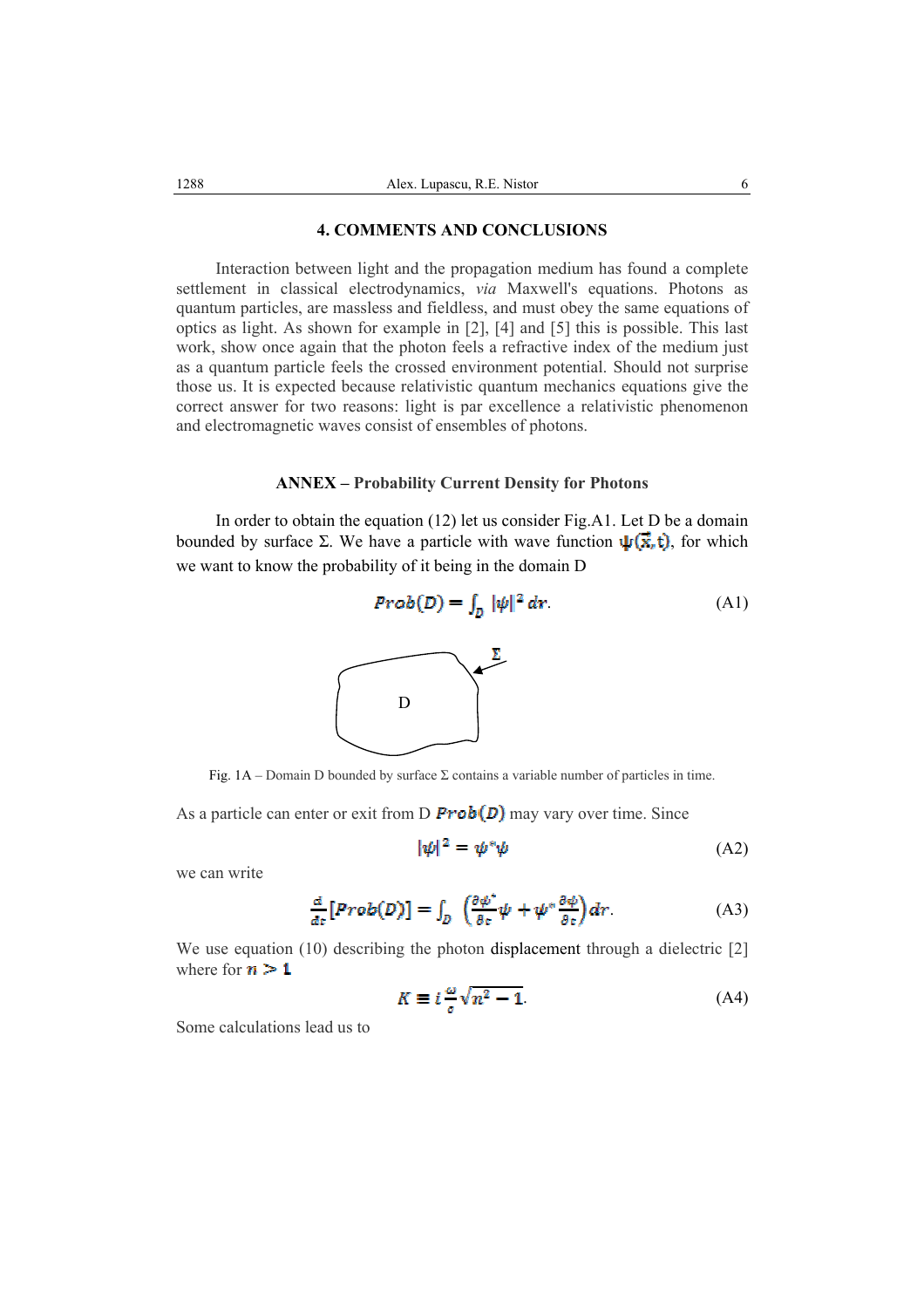$$
\Delta \psi - \frac{1}{\sigma^2} \frac{\partial^2 \psi}{\partial t^2} = K^2 \psi \text{ or } \frac{1}{\sigma^2} \frac{\partial^2 \psi}{\partial t^2} = \nabla^2 \psi - K^2 \psi. \tag{A5}
$$

If we integrate by time we get

$$
\int \frac{1}{c^2} \frac{\partial^2 \psi}{\partial t^2} dt = \int \nabla^2 \psi dt - \int K^2 \psi dt, \tag{A6}
$$

$$
\frac{\partial \psi}{\partial t} - c^2 \left[ \nabla^2 \int \psi \, \mathrm{d}t - K^2 \int \psi \, \mathrm{d}t \right],\tag{A7}
$$

and after rearranging terms

$$
\frac{\partial \psi}{\partial \varepsilon} = c^2 (\nabla^2 - k^2) (\int \psi \, dt), \tag{A8}
$$

$$
\frac{\partial \psi^*}{\partial t} = c^2 (V^2 - k^2) (\int \psi^* dt), \tag{A9}
$$

$$
\frac{d}{dt}[Prob(D)] = \int_{R} \{ [c^{2}(\nabla^{2} - k^{2})(\int \psi^{*} dt)] \psi + \psi^{*}[c^{2}(\nabla^{2} - k^{2})(\int \psi dt)] \} dr,(A10)
$$

$$
\frac{d}{dt}[Prob(D)] = c^{2} \int_{D} \{ \psi[\nabla^{2}(\int \psi^{*} dt)] + \psi^{*}[\nabla^{2}(\int \psi dt)] \} d^{3}x - c^{2}k^{2} \int_{D} \{ \psi[(\int \psi^{*} dt)] + \psi^{*}[(\int \psi dt)] \} d^{3}x.
$$
(A11)

We also integrate by time the two equations  $\frac{\partial \psi}{\partial t} = -i\omega\psi$  and  $\frac{\partial \psi^*}{\partial t} = i\omega\psi^*$  obtain

$$
\int \frac{\partial \psi}{\partial t} dt = -i\omega \int \psi dt, \tag{A12}
$$

$$
\int \frac{\partial \psi^*}{\partial t} dt = i\omega \int \psi^* dt,
$$
 (A13)

hence

$$
\int \psi dt = i\omega\psi \text{ and } \int \psi^* dt = -i\omega\psi^*.
$$
 (A14)

In these conditions the second integral from  $\frac{d}{dt}$  [**Prob(D)**] is canceled and results

$$
\frac{d}{dt}[Prob(D)] = c^2 \int_D (-i\omega\psi \nabla^2 \psi^* + i\omega\psi^* \nabla^2 \psi) dr, \qquad (A15)
$$

$$
\frac{d}{dt} [Prob(D)] = -i\omega c^2 \int_D (\psi \nabla^2 \psi^* - \psi^* \nabla^2 \psi) dr.
$$
 (A16)

Let's introduce  $\vec{j}$  the probability of current density

$$
\frac{d}{dt}\left[Prob(D)\right] = -\int_{D} \nabla \cdot \vec{j} dr. \tag{A17}
$$